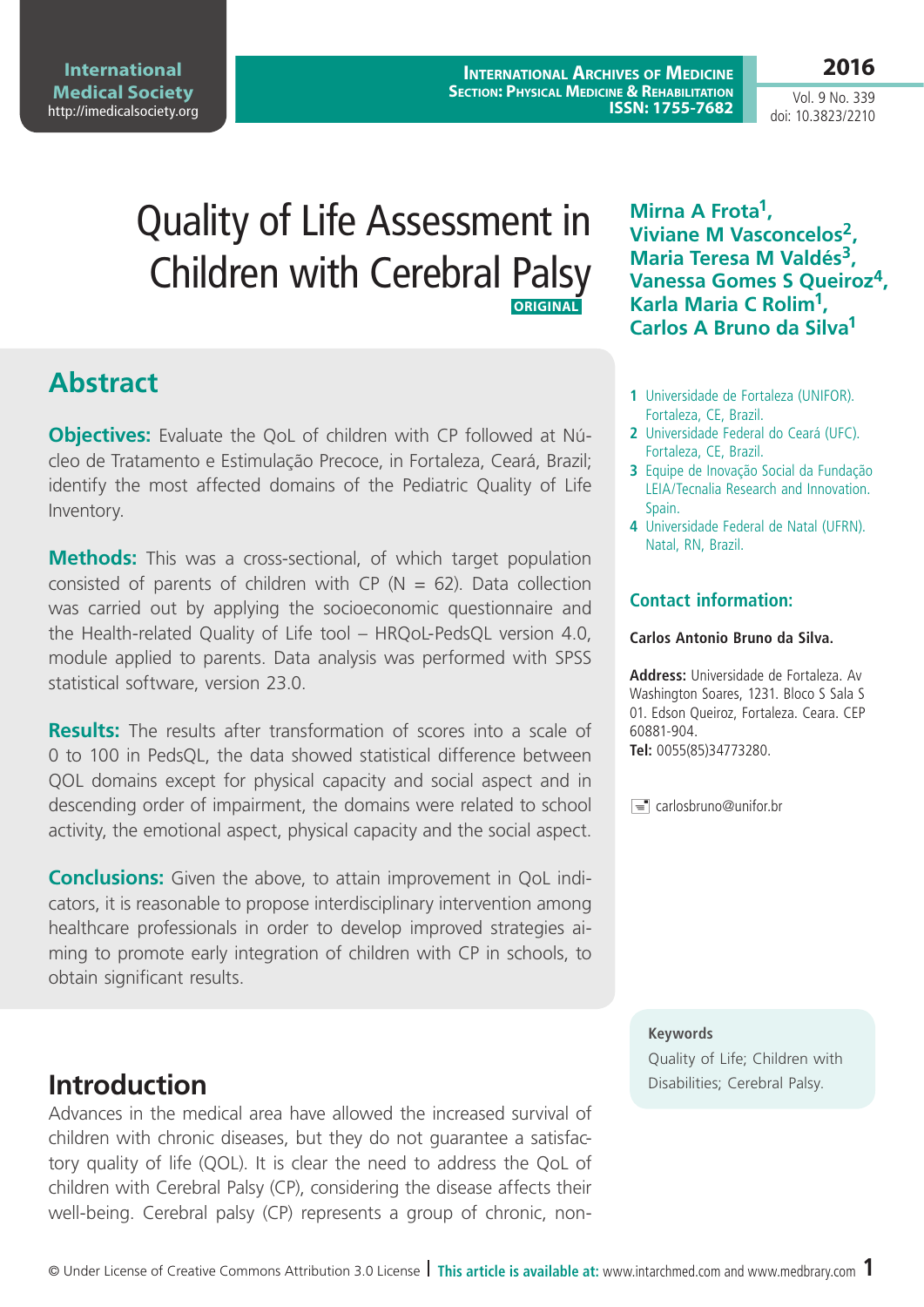Vol. 9 No. 339 doi: 10.3823/2210

**2016**

progressive, but often changing disorders secondary to brain dysgenesis or injury. It is characterized by significant impairment in movement and posture that begins during infancy or early childhood [1]. CP affects approximately two to three in 1000 live births in the United States and is the leading cause of motor disability in children . The motor variations are usually accompanied by disorders in perception, cognition, communication and/or behaviors and/or seizures [2]. These aspects influence the capacity of the child with CP to develop activities of daily living, which may result in significant alterations in quality of life.

Quality of Life (QoL) is defined as the individual's perception in relation to his position in life, in the context of culture and value system in which he lives and in relation to his objectives, expectations, standards and concerns of life [3]. In children, QoL has been defined subjectively and at a multidimensional level, including functional capacity and the child/family psychosocial interaction. Thus, every child has the right to a good quality of life and to have their needs met. However, it is emphasized that the quality of living standards are often not respected, hence the importance of the evaluation of the child's QOL, especially the ones that have an associated pathology [4, 5].

By identifying the most affected QOL domains, it is possible to relinquish the curative model and establish strategies focused on promoting health in an interdisciplinary approach, with the aim of improving the QOL of these children, resulting in reduced costs for public health care.

Therefore, the measurement of QoL is a relevant health indicator, as it provides information on how the clinical condition affects the patient's life and directs public policies aimed at improving QOL. The National Policy on Health Promotion (PNPS) emphasizes the search for equity and proposes promoting QOL and reducing health risks related to conditioning factors - way of life, working conditions, housing, environment, education, leisure, culture, access to goods and essential services [6, 7].

As diseases have different effects on an individual's life, the definition of the term "health" becomes complex, considering the several aspects concerning life in society. Therefore, to classify health as good, bad or fair is primarily a way to define QOL, as it derives from the social class status, relations at work, food, housing, basic sanitation, healthy environment, access to education, transport, leisure, health services, in short, everything that concerns life [8].

From the perspective of health promotion, it will be possible to plan the development of interventions aimed at the health characteristics inherent to these children. Given the above, we see the relevance of evaluating QOL in children with CP, so that it will be possible to offer better health care, which will involve different professionals, with an interdisciplinary approach, thus improving the QOL standards of these patients.

Thus, the aim of this study was to evaluate the QoL of children with CP treated at Núcleo de Tratamento e Estimulação Precoce (NUTEP) and identify the most affected domains of the Pediatric Quality of Life Inventory (PedsQL)[9].

## **Methods**

This is a descriptive, cross-sectional study, with a quantitative approach. The sample consisted of 62 parents of children with CP, aged two to seven years, as this is the age range used in the QOL assessment questionnaire of children with CP - PedsQL version 4.0, the module applied to parents, for in due to the delay in the neurological development of most children with CP, data collection instruments were answered by parents. The study included parents of children with confirmed medical diagnosis of PC followed at NUTEP during the data collection period, whose main caregiver was the father or mother of the child, able to provide the necessary information for data collection.

NUTEP is a non-profit institution, located in the Hospital Complex of the School of Medicine of Uni-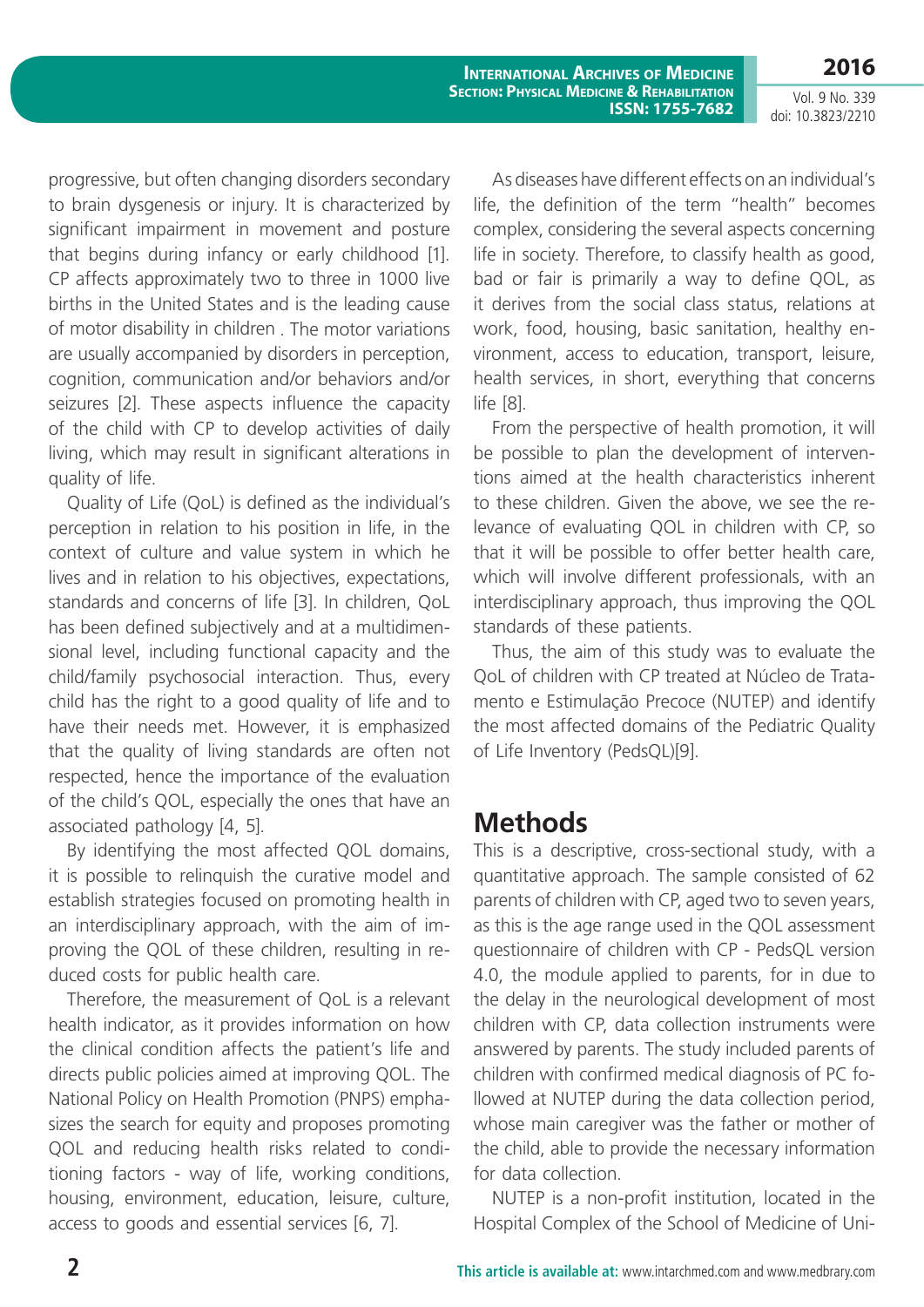Vol. 9 No. 339 doi: 10.3823/2210

**2016**

versidade Federal do Ceará (UFC). Data collection was carried out using two tools: a socioeconomic file, with data reported by the study informants (parents) on age, education, income, occupation, religion, number of children, and with respect to children with CP, the information provided included gender, age and disease-related data. To evaluate Health-Related Quality of Life (HRQOL), PedsQL 4.0, a generic tool, validated in Brazil for use with parents - PedsQL 4.0[10] was used. The version to be used with parents of children aged 2-4 years old consists of 21 items, containing the physical, emotional and social domains, while the version for the age group between 5 and 7 years, consists of 23 items, which includes the same questions in the earlier version, plus the items related to the school domain.

Each domain is represented by different variables and questions are formulated for a Likert-type response scale, in which the following question was asked: "How often, in the last month, has your child had problems with .....". For analysis of the tools, a five-point response scale is used  $(0 =$  is never a problem;  $1 =$  is almost never a problem;  $2 =$  is sometimes a problem:  $3 =$  is often a problem and 4 = is almost always a problem [9].

The physical capacity domain consists of: parental perception of their child's physical condition. It contains questions related to pain and discomfort; energy; activities of daily living. The emotional domain involves: the parents' perception regarding their child's emotional condition, of which variables are: sleep and rest, self-esteem; negative feelings; spirituality/religion/personal beliefs.

The social domain includes: parents' perception of their child's social relationships and their social roles, with questions about personal relationships; capacity to socialize, social support. The school domain includes the parents' perception of several aspects related to the child's school environment and comprises: thinking, learning, memory, concentration and health status 9.

The items are reverse-score and linearly transformed to a scale from 0 to 100 (0 = 100, 1 = 75, 2 = 50,  $3 = 25$ ,  $4 = 0$ ). Therefore, higher scores indicate better QoL. The scale scores were computed as the sum of the items divided by the number of answered items (considering missing data). If more than 50% of the items on the scale were not answered, it was not computed [9].

The Statistical Package for Social Sciences (SPSS), version 23.0, was used for the analysis, organization, coding and tabulation of the quantitative data. Descriptive statistics were used to characterize the sample in relation to socioeconomic data and PedsQL scores. Some children did not attend daycare and/or kindergarten; therefore, regarding the school domain, some parents could not answer the questions. Of the total of 62 children, 24 answered the questions. Kendall and Friedman's nonparametric test was used for this portion that answered the questions related to the school domain.

ANOVA was applied to the informants answers. The significance level was set at  $p \le 0.01$ . The data are shown in tables and the discussion was based on the pertinent literature.

The study was approved by the Research Ethics Committee of Universidade de Fortaleza/UNIFOR (Edict N. 069/2009). It is noteworthy that the informants were contacted, received information on the study objectives, signed the Free and Informed Consent form and provided relevant information. The interview was conducted only after the free and informed consent was obtained from the interviewee.

## **Results**

A total of 62 questionnaires were answered and described the socioeconomic data of children with CP, as well as of the parents participating in the study. Subsequently, the children's QoL assessment was performed by applying the PedsQL questionnaire.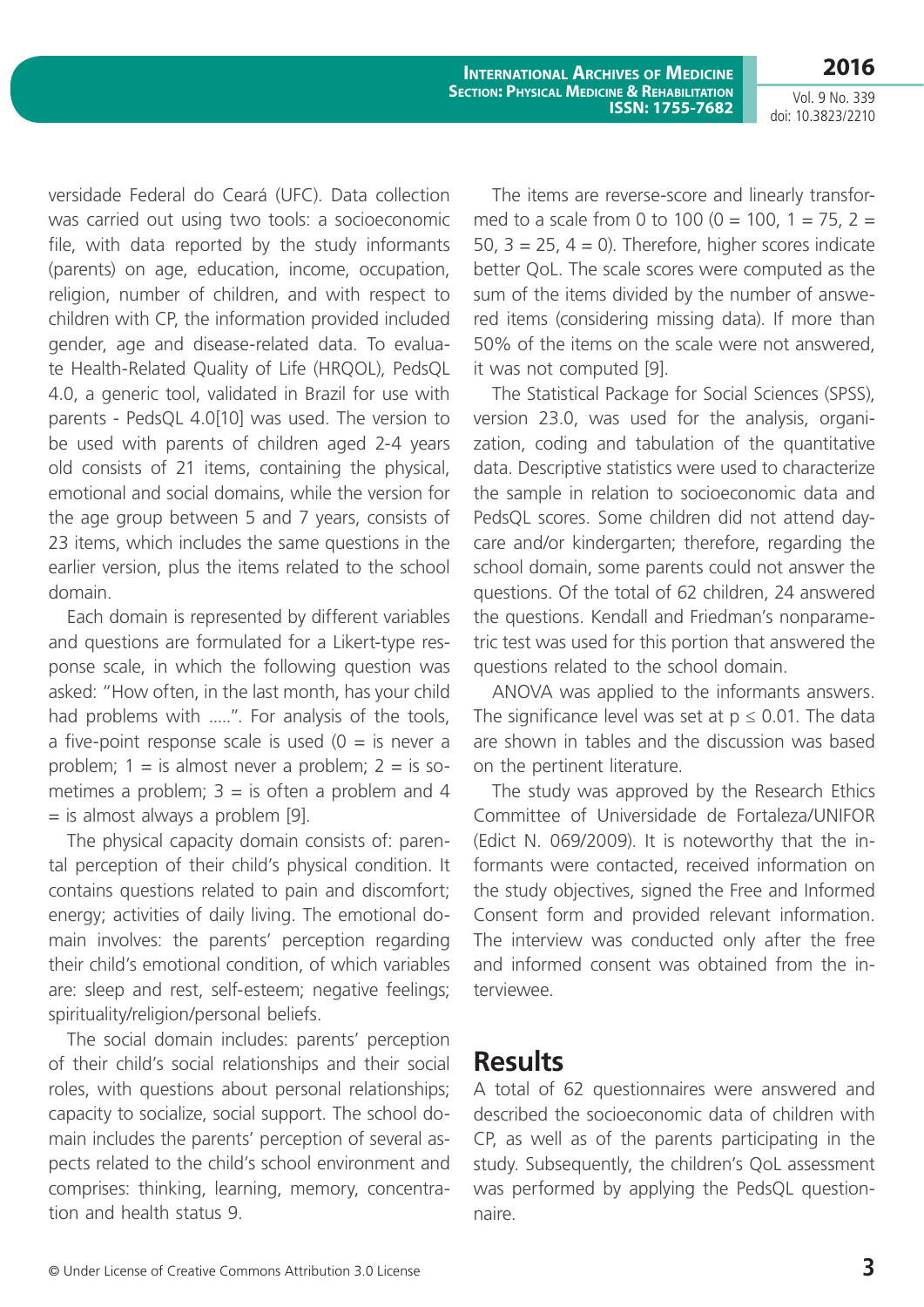Vol. 9 No. 339 doi: 10.3823/2210

**2016**

About Socioeconomic characteristics of the parents and of the children, their age ranged from 19 to 63 years for the children's fathers, with a predominance of the age range of 20 to 39 years (69.3%), with a mean age of 34.86 (SD =  $\pm$  8.92). For the mothers of the children with CP, age ranged from 16 to 47 years, with a predominance of the age range of 20 to 39 years (82.3%), with a mean age of 31.35 (SD =  $\pm$  7.50).

As for the father's level of schooling, the data show they had predominantly 6-10 years of schooling (40.3%) and more than 10 years (38.7%). As for the mothers, 34 (54%) had more than 10 years of study, showing they dedicated more time to education.

Most parents of children with CP, 43 (69.4%), had a common-law marriage, although it was relevant the number of parents who did not live together, but shared the life of their child with CP, corresponding to 30.6% of the sample.

Regarding the fathers' professions, they are quite diverse and most are employed (82.2%). Most of the mothers, 41 (66.5%), are homemakers. The families live with a mean income of R\$ 1,135.53, with a standard deviation of  $\pm$  R\$ 735.69, with a predominance of income between R\$ 465.00 and R\$ 930.00, which corresponds to two minimum wages at the time of the study, which, as reported by the study informants, would correspond to one wage received by the child as social benefit and the other from the father, who worked. Most of these families have between one and three children (88.7%), with an average of four people living in the homes.

As for the religion of the informants, there was a predominance of Catholics, corresponding to 47 families (75.8%), while 11 families (17.7%) belonged to the evangelical denomination.

Of the total of 62 children, the majority, 46 (74.2%) was treated at another location other than NUTEP, ranging from private physical therapy clinics, follow-up with neurologists on an outpatient basis and the Children's Rehabilitation Department of Centro de Reabilitação Sarah - Fortaleza, which, according to Miura (2007), treats children with brain and spinal cord lesions, myopathies, among others, with CP being the most frequently treated pathology at this department.

Regarding the children's preference of environments, according to their parents, they prefer the living room (64.5%) and the bedroom (16.1%); among the reasons for these preferences, the man one is that these environments have a TV set (58.1%).

It is important to attain an early diagnosis of CP, so that interventions can be implemented by professionals as soon as possible, improving prognosis. The children in the study were diagnosed at different ages, ranging from birth to three years of age, with a predominance of diagnosis between the ages of two to six months (38.7%) and seven months to one year (35.5%).

Of the total sample, 53 (85.5%) have no other CP cases in the family; only 9 (14.5%) have a relative with CP, ranging from siblings (4.8%) to uncles (1.6%) and cousins (4.8%), among others.

About the Quality of Life Assessment of Children After transforming the scores into a 0-100 scale in the pediatric HRQOL questionnaire - Peds-QL the mean for the different domains was calculated with the participants (62), resulting in 62.4 for school, 80.8 for the emotional aspect, 90.1 for physical capacity and 91.8 for the emotional aspect. These data demonstrate that the school domain was the most affected in the study population.

When applying the non-parametric Kendall and Friedman statistical tests to the 24 parents of children who answered the questionnaire, including the school domain, there was a statistical difference between the assessed QoL domains, with  $p \le 0.01$ . Based on these results, the evolution of children with CP in some domains, but not in others, was observed.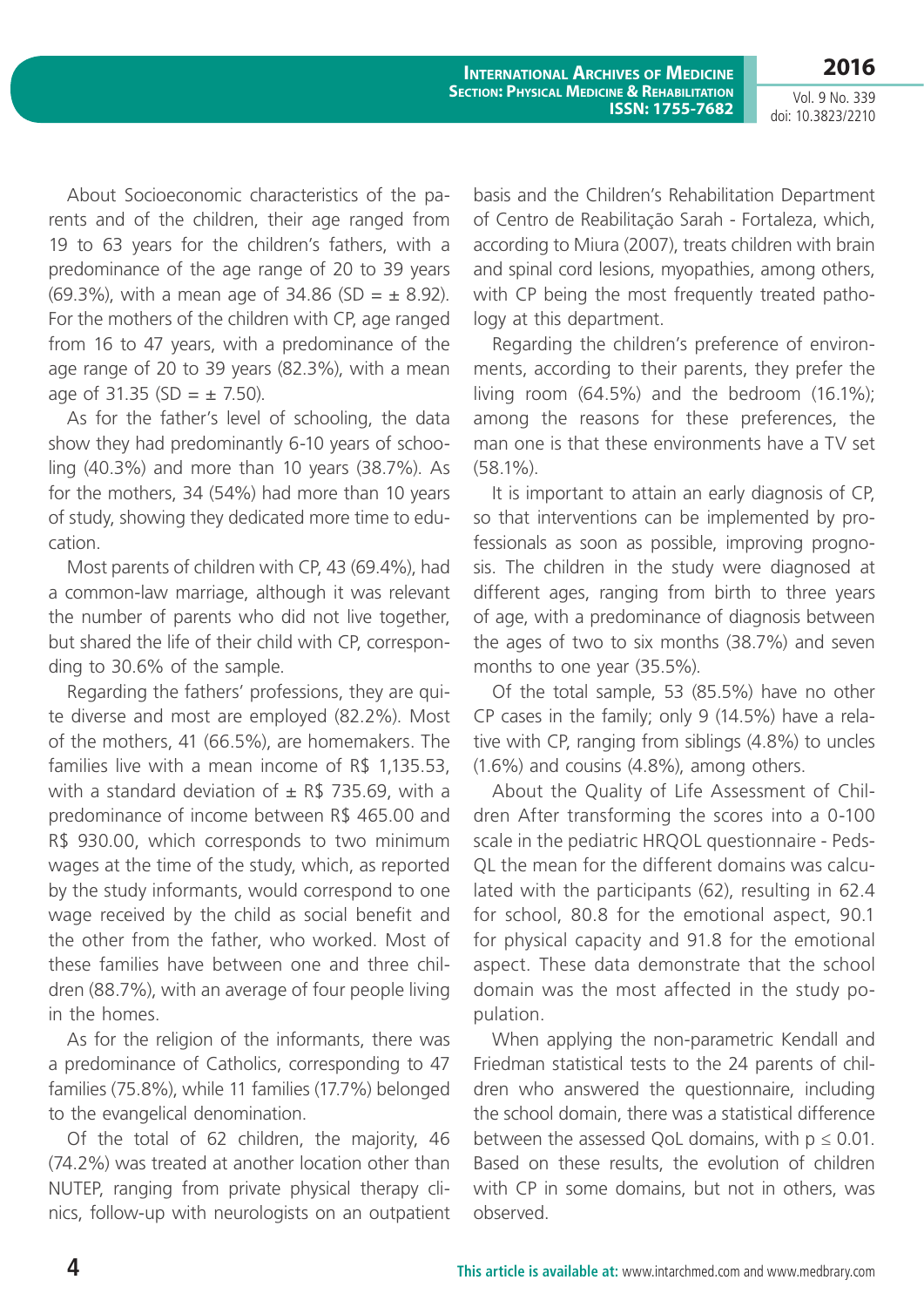**2016**

| <b>Physical Functioning</b>                                                                                                                                                                                                                                                                                                            | <b>Never</b>   |               | <b>Almost never</b>      |                          | <b>Sometimes</b> |      | <b>Often</b>   |      | <b>Almost always</b> |               |
|----------------------------------------------------------------------------------------------------------------------------------------------------------------------------------------------------------------------------------------------------------------------------------------------------------------------------------------|----------------|---------------|--------------------------|--------------------------|------------------|------|----------------|------|----------------------|---------------|
| (problems with)                                                                                                                                                                                                                                                                                                                        | N              | $\frac{0}{0}$ | N                        | $\frac{0}{0}$            | N                | $\%$ | N              | $\%$ | $\mathbb N$          | $\frac{0}{0}$ |
| Walking more than one block                                                                                                                                                                                                                                                                                                            | 3              | 4.8           | $\overline{2}$           | 3.2                      | $\overline{4}$   | 6.5  | 6              | 9.7  | 47                   | 75.8          |
| Running                                                                                                                                                                                                                                                                                                                                | $\overline{4}$ | 6.5           | $\overline{\phantom{0}}$ | $\overline{\phantom{a}}$ | 3                | 4.8  | 3              | 4.8  | 52                   | 83.9          |
| Participating in sports activity or<br>exercise                                                                                                                                                                                                                                                                                        | 13             | 21            | 7                        | 11.3                     | 10               | 16.1 | 10             | 16.1 | 22                   | 35.5          |
| Lifting something heavy                                                                                                                                                                                                                                                                                                                | 14             | 22.6          | 9                        | 14.5                     | $\overline{4}$   | 6.5  | $\overline{4}$ | 6.5  | 31                   | 50            |
| Taking a bath or shower by him or<br>herself                                                                                                                                                                                                                                                                                           | 21             | 33.9          | 8                        | 12.9                     | 5                | 8.1  | 3              | 4.8  | 25                   | 40.3          |
| Doing chores around the house                                                                                                                                                                                                                                                                                                          | 21             | 33.9          | 7                        | 11.3                     | 7                | 11.3 | $\overline{4}$ | 6.5  | 23                   | 37.1          |
| Having hurts or aches                                                                                                                                                                                                                                                                                                                  | 31             | 50            | 12                       | 19.4                     | 12               | 19.4 | 5              | 8.1  | $\overline{2}$       | 3.2           |
| Low energy level                                                                                                                                                                                                                                                                                                                       | 43             | 69.4          | 6                        | 9.7                      | 8                | 12.9 | 4              | 6.5  | 1                    | 1.6           |
| Total                                                                                                                                                                                                                                                                                                                                  |                | 150           | 51                       |                          | 53               |      | 39             |      | 203                  |               |
| $F_{\text{cutoff}}$ $\mathbb{R}$ $\mathbb{R}$ $\mathbb{R}$ $\mathbb{R}$ $\mathbb{R}$ $\mathbb{R}$ $\mathbb{R}$ $\mathbb{R}$ $\mathbb{R}$ $\mathbb{R}$ $\mathbb{R}$ $\mathbb{R}$ $\mathbb{R}$ $\mathbb{R}$ $\mathbb{R}$ $\mathbb{R}$ $\mathbb{R}$ $\mathbb{R}$ $\mathbb{R}$ $\mathbb{R}$ $\mathbb{R}$ $\mathbb{R}$ $\mathbb{R}$ $\math$ |                |               |                          |                          |                  |      |                |      |                      |               |

**Table 1.** Frequency distribution of scores for physical functioning . Fortaleza. CE. Brasil ( $N = 62$ ).

Fonte: PedsQL <sup>IM</sup> Questionário Pediátrico de Qualidade de Vida Versão 4.0 – Relato dos pais sobre as crianças (2 a 4 anos e 5 a 7 anos). 1998

| <b>Table 2.</b> Frequency distribution of scores for emotional functioning. Fortaleza. CE. Brasil (N=62). |  |
|-----------------------------------------------------------------------------------------------------------|--|
|-----------------------------------------------------------------------------------------------------------|--|

| <b>Emotional Functioning</b>                                                                                                                                                                                                                                                                                          | <b>Never</b>  |               | <b>Almost never</b> |               | <b>Sometimes</b> |                          | <b>Often</b>   |                       | <b>Almost always</b> |               |
|-----------------------------------------------------------------------------------------------------------------------------------------------------------------------------------------------------------------------------------------------------------------------------------------------------------------------|---------------|---------------|---------------------|---------------|------------------|--------------------------|----------------|-----------------------|----------------------|---------------|
| (problems with)                                                                                                                                                                                                                                                                                                       | N             | $\frac{1}{2}$ | N                   | $\frac{1}{2}$ | N                | $\%$                     | N              | $\%$                  | $\mathbb N$          | $\frac{1}{2}$ |
| Feeling afraid or scared                                                                                                                                                                                                                                                                                              | $\mathcal{Q}$ | 14.5          |                     | 11.3          | 22               | 35.5                     | $\mathcal{Q}$  | 14.5                  | 15                   | 24.2          |
| Feeling sad or blue                                                                                                                                                                                                                                                                                                   | 32            | 51.6          | 15                  | 24.2          | 12               | 19.4                     | $\overline{2}$ | 3.2                   |                      | 1.6           |
| Feeling angry                                                                                                                                                                                                                                                                                                         | 6             | 9.7           |                     | 11.3          | 35               | 56.5                     | 10             | 16.1                  | $\overline{4}$       | 6.5           |
| Trouble sleeping                                                                                                                                                                                                                                                                                                      | 34            | 54.8          | 4                   | 6.5           | $\overline{4}$   | 6.5                      | $\overline{4}$ | 6.5                   | 16                   | 25.8          |
| Worrying about what will happen to<br>him or her                                                                                                                                                                                                                                                                      | 38            | 61.3          | 3                   | 4.8           | 13               | 21                       | 5              | 8.1                   | 3                    | 4.8           |
| Feeling afraid or scared                                                                                                                                                                                                                                                                                              | 119           |               | 36                  |               | 86               |                          | 30             |                       | 39                   |               |
| $\mathbf{r}$ , $\mathbf{r}$ at $\mathbf{M}$ $\alpha$ , $\alpha$ , $\alpha$ , $\mathbf{r}$ , $\mathbf{r}$ , $\mathbf{r}$ , $\mathbf{r}$ , $\mathbf{r}$ , $\mathbf{r}$ , $\mathbf{r}$ , $\mathbf{r}$ , $\mathbf{r}$ , $\mathbf{r}$ , $\mathbf{r}$ , $\mathbf{r}$ , $\mathbf{r}$ , $\mathbf{r}$ , $\mathbf{r}$ , $\math$ |               |               |                     |               |                  | the contract of the con- |                | $\sqrt{2}$ $\sqrt{2}$ |                      | $\sqrt{1000}$ |

Fonte: PedsQL <sup>TM</sup> Questionário Pediátrico de Qualidade de Vida Versão 4.0 – Relato dos pais sobre as crianças (2 a 4 anos e 5 a 7 anos). 1998

The ANOVA test showed statistical difference between all the domains, except between physical capacity and the social aspect. The results showed that, in descending order of impairment, the areas were related to school activity, the emotional aspect, the physical capacity and the social aspect.

**Table 2** shows the results related to the domain of physical well-being of PedsQL. Parents felt that walking and running had been a problem that "almost always" occurred with the children in the study, representing, respectively, 47 (75.8%) and 52

(83.9%), as children with CP are mostly confined to the lying and/or sitting position.

Briefly, on the problems related to pain or injuries, the findings indicated that the children "never" had problems with pain or injuries and had little energy, represented respectively by 31 (50%) and 43 (69.4%) of those who answered the questions. The children had no problems with pain or injuries, and little energy, because they only have alterations in the motor/ physical aspects, impairing the upper and/or lower limbs.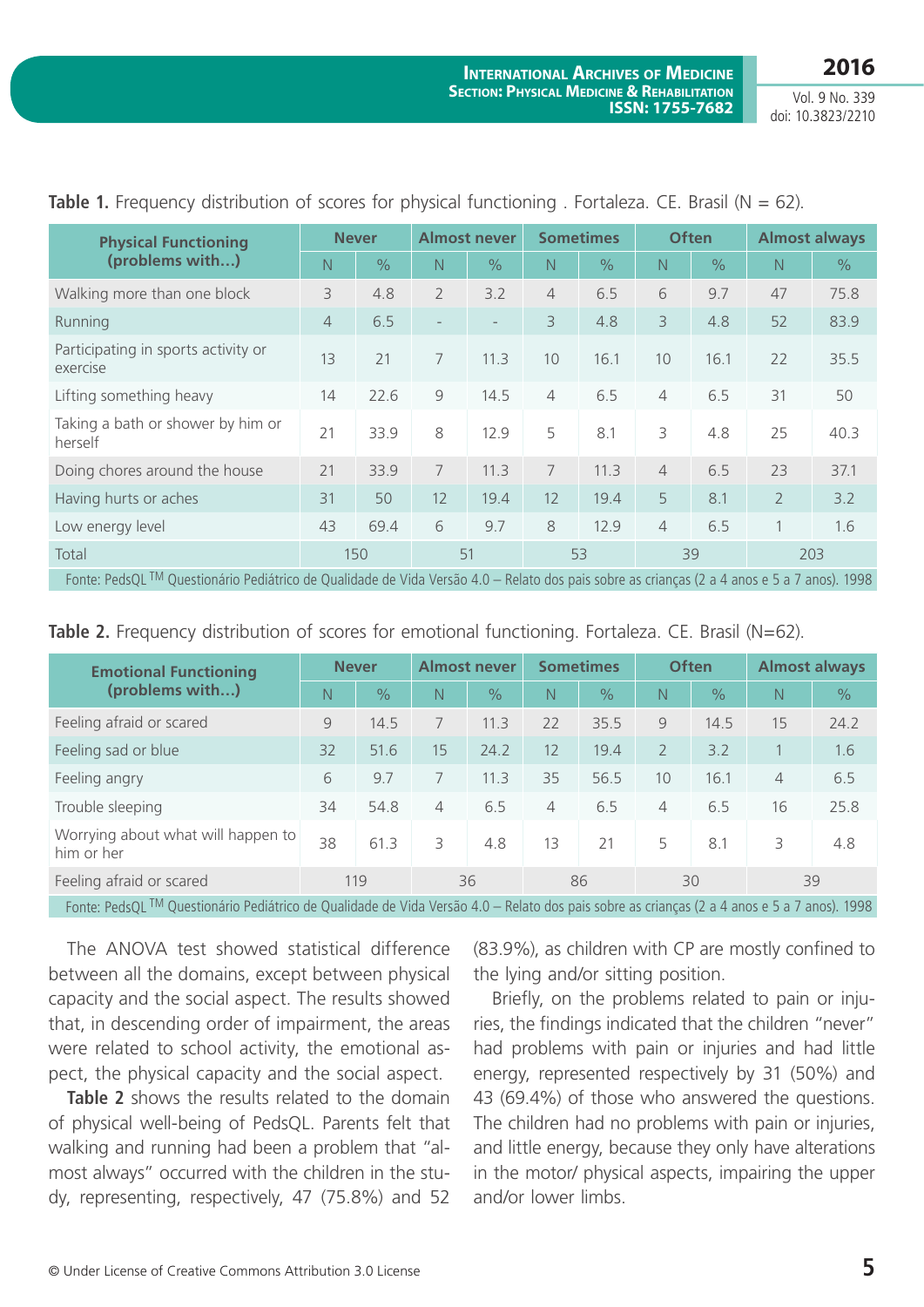Vol. 9 No. 339 doi: 10.3823/2210

**2016**

**Table 3** depicts the children's emotional wellbeing, showing diverse results regarding the aspect of feeling afraid or being scared. This is due to the participation of children aged 2-4 years, who, in most cases, cannot express their feelings, compromising the parents' perception at the time they answered the question.

The answers showed that the children often had problems regarding the aspect of feeling afraid or being scared, corresponding to 15 (24.2%); however most "never" had difficulty sleeping (34; 54.8%). Moreover, they sometimes had problems feeling angry (35; 56.5%).

It characterizes the well-being of children with CP, in which most of them, 42 (67.7%), "almost always" had problems in failing to perform activities

that other children of the same age performed, as well as keeping up with their peers at playing, 38 (61.3%). The fact is a result of the affected physical capacity, caused by the motor impairment of the upper limbs and especially the lower ones. For parents of children with CP, their children playing with other children (41; 66.1%) "almost never" was considered as a problem, as the disease allowed this interaction, not requiring the child's active participation **(Table 4)**.

When parents reported that their children never had problems playing with other children (41; 66.1%), the other children did not want to play with them (42; 67.7%) and other children teased their children (48; 77.4%), which reflected the absence of prejudice caused by the disability of the child with CP.

| <b>Social Functioning</b>                                                                                                                               | <b>Never</b>   |               | <b>Almost never</b>      |                          | <b>Sometimes</b> |               | <b>Often</b>   |               | <b>Almost always</b> |               |
|---------------------------------------------------------------------------------------------------------------------------------------------------------|----------------|---------------|--------------------------|--------------------------|------------------|---------------|----------------|---------------|----------------------|---------------|
| (problems with)                                                                                                                                         | N.             | $\frac{1}{2}$ | N.                       | $\frac{1}{2}$            | N                | $\frac{1}{2}$ | N              | $\frac{1}{2}$ | N                    | $\frac{9}{6}$ |
| Getting along with other children                                                                                                                       | 41             | 66.1          | 3                        | 4.8                      | 5                | 8.1           | 4              | 6.5           | 9                    | 14.5          |
| Other kids not wanting to be his or<br>her friend                                                                                                       | 42             | 67.7          | 8                        | 12.9                     | 6                | 9.7           | $\overline{2}$ | 3.2           | $\overline{4}$       | 6.5           |
| Getting teased by other children                                                                                                                        | 48             | 77.4          | 5                        | 8.1                      | 5                | 8.1           | $\overline{2}$ | 3.2           | $\overline{2}$       | 3.2           |
| Not able to do things that other<br>children his or her age can do                                                                                      | $\overline{4}$ | 6.5           | $\overline{2}$           | 3.2                      | 5                | 8.1           | 9              | 14.5          | 42                   | 67.7          |
| Keeping up when playing with other<br>children                                                                                                          | 6              | 9.7           | $\overline{\phantom{a}}$ | $\overline{\phantom{a}}$ | 6                | 9.7           | 12             | 19.4          | 38                   | 61.3          |
| Total                                                                                                                                                   | 141            |               | 18                       |                          | 27               |               | 29             |               | 95                   |               |
| Fonte: PedsQL <sup>TM</sup> Questionário Pediátrico de Qualidade de Vida Versão 4.0 – Relato dos pais sobre as crianças (2 a 4 anos e 5 a 7 anos). 1998 |                |               |                          |                          |                  |               |                |               |                      |               |

**Table 3.** Frequency distribution of scores for social functioning. Fortaleza. CE. Brasil (N=62).

Table 4. Frequency distribution of scores for school functioning. Fortaleza. CE. Brasil (N=39).

| <b>Social Functioning (problems</b>                                                                                                                                                                                                                                                                                                                                                                                                                                                                                                                                                             | <b>Never</b> |               | <b>Almost never</b>      |                          | <b>Sometimes</b> |               | <b>Often</b>   |               | <b>Almost always</b>     |               |
|-------------------------------------------------------------------------------------------------------------------------------------------------------------------------------------------------------------------------------------------------------------------------------------------------------------------------------------------------------------------------------------------------------------------------------------------------------------------------------------------------------------------------------------------------------------------------------------------------|--------------|---------------|--------------------------|--------------------------|------------------|---------------|----------------|---------------|--------------------------|---------------|
| with)                                                                                                                                                                                                                                                                                                                                                                                                                                                                                                                                                                                           | N            | $\frac{0}{0}$ | N                        | $\frac{0}{0}$            | N                | $\frac{1}{2}$ | N              | $\frac{1}{2}$ | N                        | $\frac{1}{2}$ |
| Keeping up with schoolwork                                                                                                                                                                                                                                                                                                                                                                                                                                                                                                                                                                      | 4            | 50            |                          | 12.5                     |                  | 12.5          | $\overline{2}$ | 25            | $\overline{\phantom{a}}$ |               |
| Missing school because of not<br>feeling well                                                                                                                                                                                                                                                                                                                                                                                                                                                                                                                                                   | 4            | 50            | $\overline{\phantom{0}}$ | $\overline{\phantom{a}}$ |                  | 12.5          |                | 12.5          |                          | 25            |
| Missing school to go to the doctor<br>or hospital                                                                                                                                                                                                                                                                                                                                                                                                                                                                                                                                               |              | 12.5          | $\overline{\phantom{a}}$ | $\overline{\phantom{a}}$ | 3                | 37.5          | 3              | 37.5          |                          | 12.5          |
| Total                                                                                                                                                                                                                                                                                                                                                                                                                                                                                                                                                                                           |              | 5             |                          |                          | 5                |               | 6              |               |                          |               |
| $\blacksquare$ $\blacksquare$ $\blacksquare$ $\blacksquare$ $\blacksquare$ $\blacksquare$ $\blacksquare$ $\blacksquare$ $\blacksquare$ $\blacksquare$ $\blacksquare$ $\blacksquare$ $\blacksquare$ $\blacksquare$ $\blacksquare$ $\blacksquare$ $\blacksquare$ $\blacksquare$ $\blacksquare$ $\blacksquare$ $\blacksquare$ $\blacksquare$ $\blacksquare$ $\blacksquare$ $\blacksquare$ $\blacksquare$ $\blacksquare$ $\blacksquare$ $\blacksquare$ $\blacksquare$ $\blacksquare$ $\blacks$<br>$\sim$ $\sim$ $\sim$ $\sim$ $\sim$ $\sim$ $\sim$ $\sim$<br>$\sqrt{2}$ $\sqrt{2}$<br>$\sqrt{1000}$ |              |               |                          |                          |                  |               |                |               |                          |               |

Fonte: PedsQL <sup>IM</sup> Questionário Pediátrico de Qualidade de Vida Versão 4.0 – Relato dos pais sobre as crianças (2 a 4 anos). 1998.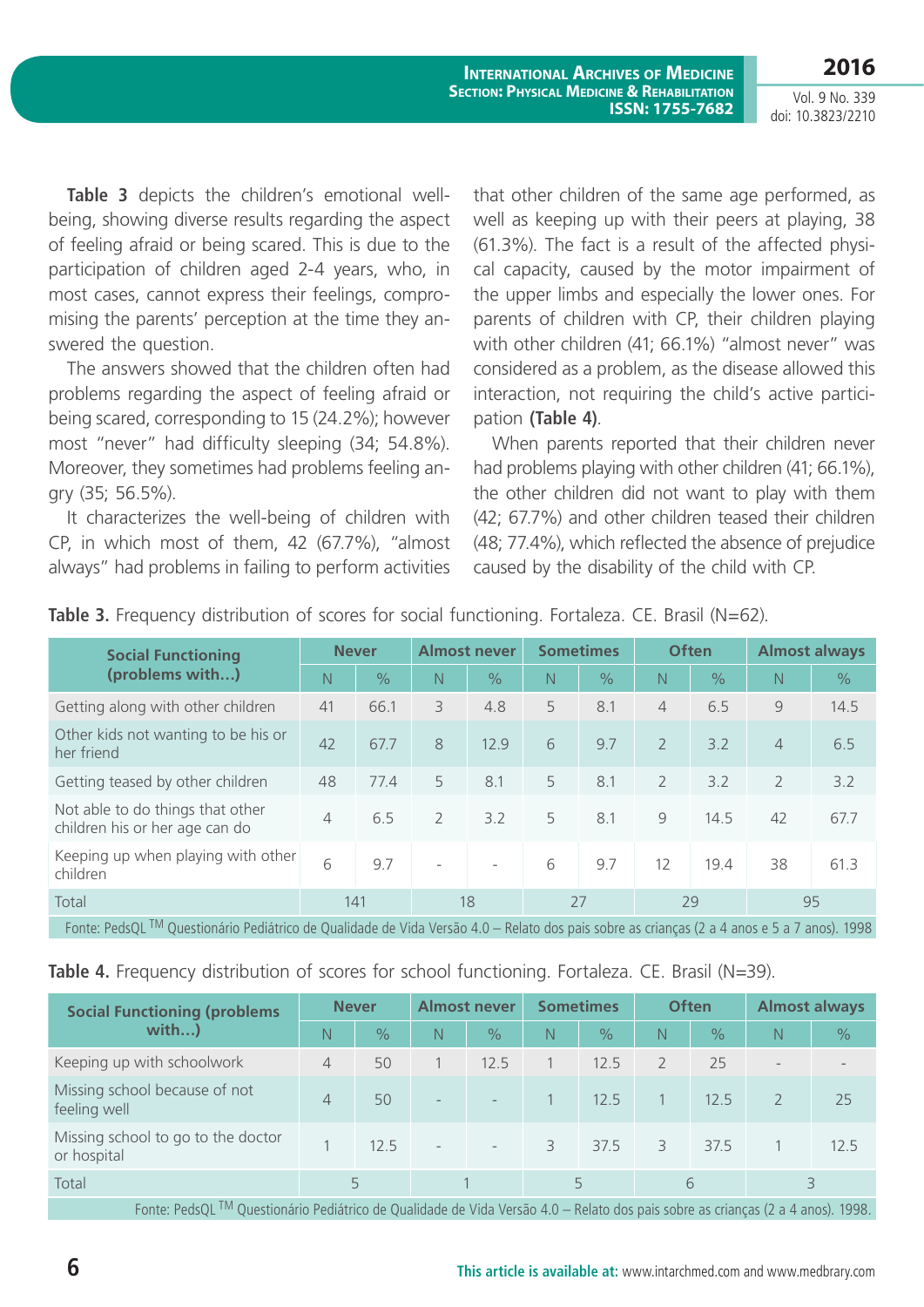**2016**

| <b>Social Functioning</b>                                                                                                       | <b>Never</b>  |               | <b>Almost never</b> |               | <b>Sometimes</b> |               | <b>Often</b>  |               | <b>Almost always</b>     |               |  |
|---------------------------------------------------------------------------------------------------------------------------------|---------------|---------------|---------------------|---------------|------------------|---------------|---------------|---------------|--------------------------|---------------|--|
| (problems with)                                                                                                                 | N             | $\frac{1}{2}$ | N                   | $\frac{1}{2}$ | N                | $\frac{1}{2}$ | N             | $\frac{0}{0}$ | $\mathbb N$              | $\frac{9}{6}$ |  |
| Paying attention in class                                                                                                       | 10            | 62.5          |                     | 6.25          | 3                | 18.7          |               | 6.25          |                          | 6.25          |  |
| Forgetting things                                                                                                               | 9             | 56.2          | 3                   | 18.7          | 3                | 18.7          |               | 6.25          | $\overline{\phantom{0}}$ |               |  |
| Keeping up with schoolwork                                                                                                      | 6             | 37.5          |                     | 6.25          |                  | 6.25          | 3             | 18.7          | 5                        | 31.2          |  |
| Missing school because of not<br>feeling well                                                                                   | 6             | 37.5          | 5                   | 31.2          | 3                | 18.7          | $\mathcal{L}$ | 12.5          | $\overline{\phantom{a}}$ |               |  |
| Missing school to go to the doctor<br>or hospital                                                                               | $\mathcal{P}$ | 12.5          |                     | 6.25          | 7                | 43.7          | $\mathcal{P}$ | 12.5          | $\overline{4}$           | 25            |  |
| Total                                                                                                                           |               | 33            |                     | 11            |                  | 17            |               | 9             |                          | 10            |  |
| Eonte: PedsOL IM Questionário Pediátrico de Qualidade de Vida Versão 4.0 — Relato dos pais sobre as crianças (5 a 7 anos), 1998 |               |               |                     |               |                  |               |               |               |                          |               |  |

Table 5. Frequency distribution of scores for school functioning. Fortaleza. CE. Brasil. (N=23).

Fonte: PedsQL <sup>TM</sup> Questionário Pediátrico de Qualidade de Vida Versão 4.0 – Relato dos pais sobre as crianças (5 a 7 anos). 1998.

Regarding the school aspect, depicted in **Table 5**, it can be observed that 79.5% of the parents did not answer these questions because their children did not attend daycare and/or kindergarten. Of the total of eight children that attended daycare and/or kindergarten, 50% never had problems when performing the same school activities of their classmates.

The frequency of treatment on an outpatient basis, as well as other diseases that result in hospitalization, make children with CP miss school days, so that three (37.5%) reported that their children frequently missed school due to visits to the doctor or hospital, as well as aspects related to the disease, while three (37.5%) answered that they had "sometimes" missed school in the previous month.

Of the total of 23 children aged between five and seven years, seven (30.4%) did not answer questions related to the school domain, as they did not attend school. Of the 16 parents who completed the questionnaire, seven (43.7%) "sometimes" had problems with school absenteeism as they had to take the child to the outpatient clinic or hospital; this occurred because of the chronic nature of the disease, which involves continuing follow-up of the child.

## **Discussion**

About the socioeconomic characteristics, a similar study, which evaluated QoL of children with CP living in the South region, 50% of the sample had incomplete elementary education, in agreement with the present study that showed a low level of education, an indicator considered common for the Brazilian population reality [11].

The data regarding the parents' marital status are also similar to those in a previous study [12], which shows that having a child with CP may increase parental stress, but does not seem to increase the divorce rate, an aspect considered relevant in evolution of the treatment of children with CP.

The characterization of the study mothers is noteworthy, considering that there were more mothers than fathers, which is directly related to the parents' occupation, for most fathers were employed, while mothers were predominantly homemakers, with the latter being the responsible for taking the children to the health care service.

The mothers do not develop professional activities, but perform household chores; this fact can be understood as a consequence of the mothers' dedication to children with CP, who need comprehensive care, depend on others and as the families cannot afford to pay caregivers to assist the children, they choose to provide home care.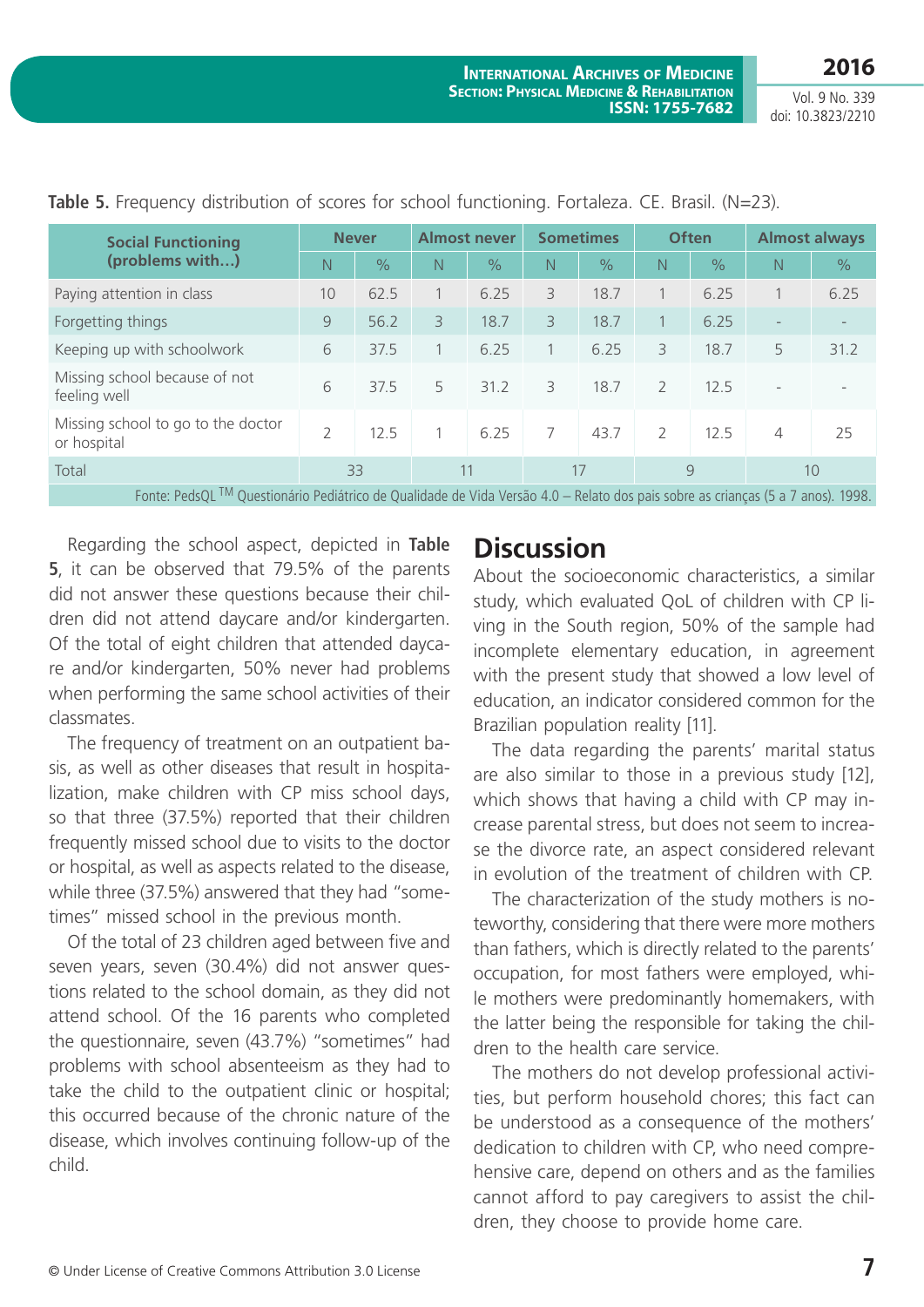**2016**

In a study carried previously [13] showed that half of the mothers of children with CP are homemakers and do not work outside the home. Personal problems experienced include loss of job, lack of concentration at work, loss of family joy, and derangement of financial affairs of the family. 26 (50%) of them resort to religious/spiritual intervention as an alternative or complementary mode of treatment for their children while 28% resort to dependence on the extended family system for support [14].

Religion is another aspect that has implication in the phenomena related to health and sickness, in addition to the importance as a promoter of emotional, instrumental and informative support. In this sense, religion is a significant factor in the behavior and evolution of the disease in cases of children with CP, especially because the emotional aspect is intrinsically associated with QOL [15].

As a way to prevent disability progression in children with CP, it is important to provide treatment assistance and guidance to parents in early intervention services, aiming to make them aware of their child's special needs. The intervention must be early to reach as soon as possible an immature brain capable of receiving normal sensations and integrate them into the growth process [16]; for this reason, some children are followed at more than one rehabilitation center, as shown in the present study.

Watching television was depicted as an important leisure activity, acting as a predictor of QoL in these children. Despite the aspects mentioned by the authors, it is necessary to emphasize that TV viewing can a fact that hinders the socialization of children with family members, as well as with other children. Given the above, it is prudent to involve children with CP in other activities, so that they may interact with the environment [17].

About the quality of life assessment, the school domain of children with CP was shown to be affected; that occurred because the disease required continuous monitoring, which resulted in frequent absenteeism when the child required medical care,

an aspect that affects the student's performance in class. For children with chronic diseases, who live between the reality of school and hospitalizations, the challenge is to conciliate these two worlds, which directly affects QOL [18, 19].

As for the public school attendance of students with disabilities, it is emphasized that school participation is very low when compared to the rest of the population, even considering that the healthy population faces problems in some respects, similar to those faced by students with disabilities. This emphasizes the need for education for individuals with disabilities, due to their low school attendance. from elementary school to college/university level [20].

Among the obstacles to be overcome in the Brazilian public school system, aiming to the inclusion of children with CP and other individuals with special needs, the adequacy of a significant number of school facilities is required, as spaces and environments for individuals with motor deficits are not contemplated. Another challenge would be the training of teachers to deal with special needs students (SNS), as well as and the availability of basic materials and advanced technological resources and the presence of pedagogical practice that considers the diversity of educational needs [21]. Another factor considered harmful for the school performance aspect is the fact that CP sometimes results in delayed cognitive development in some children, hindering school activity achievement/monitoring.

Children with CP have several physical alterations that interfere with school performance and, therefore, it is necessary that teachers recognize how to deal with this specific situation. The teachers' initial and general formation should comprise curricular components that include studies and contents about students' potentials, especially those with special educational needs, as well as teaching practices to be adopted in the common classes of regular education. It is noteworthy that kindergarten teachers, in addition to teaching activities, also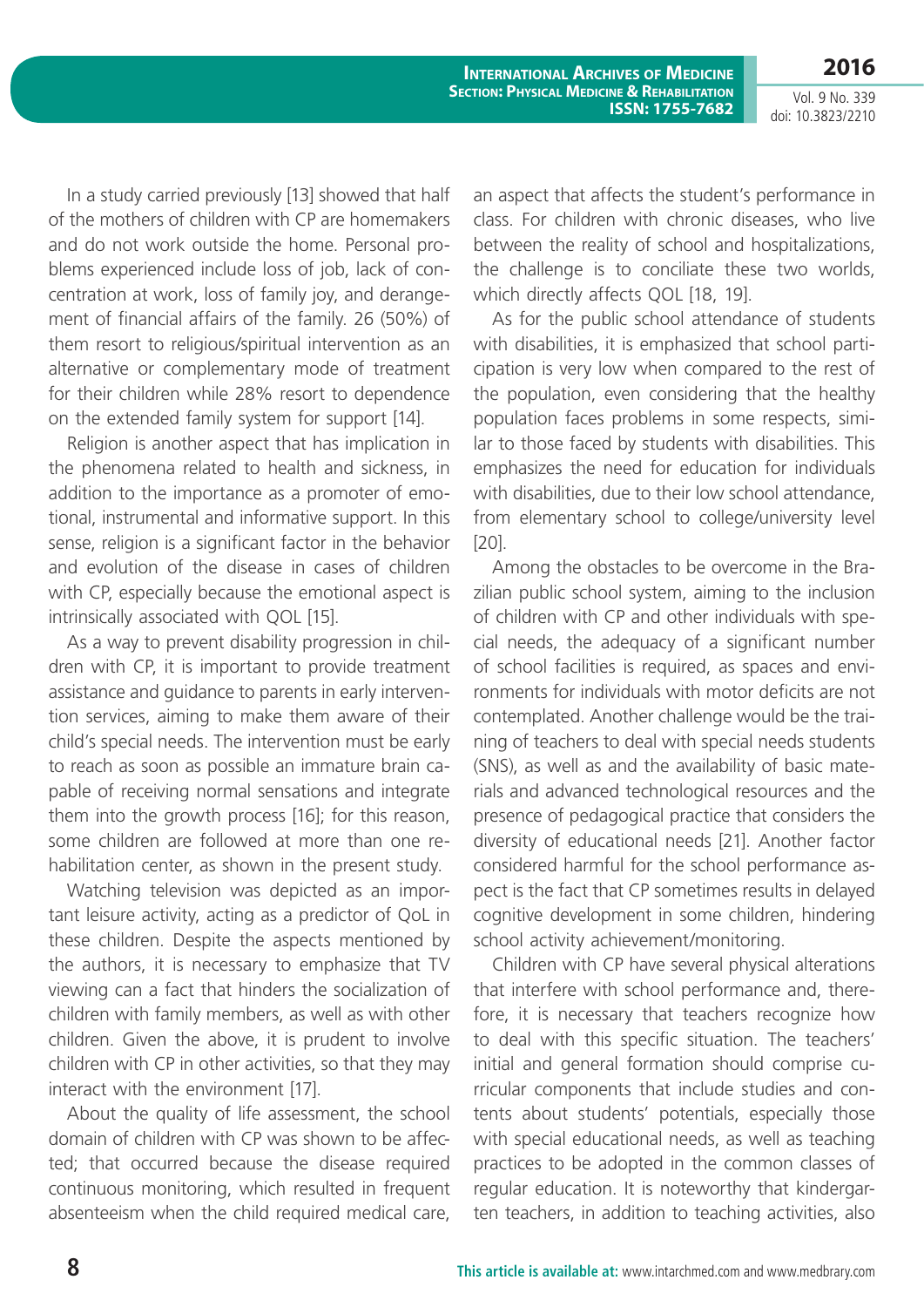Vol. 9 No. 339 doi: 10.3823/2210

**2016**

have the responsibility of care; this involves activities related to the child's daily life. When it comes to children with physical disabilities resulting from neurological lesions, the care process becomes complex [22].

Children with CP have a neurological lesion that causes a developmental delay of motion patterns, leading, in most cases, to the adoption of asymmetrical postures and joint range of motion limitations. Deformities can be classified as postural and positional, resulting in imbalance between muscle groups, joint and bone deformities and frequently, decreased bone density in children, who become unable to walk independently [23, 24]. Musculoskeletal alterations result in impaired physical well-being of children with CP, especially regarding walking and running, as the results shown in the study.

The data were consistent with a study of individuals with neuromuscular diseases, which showed that even with the motor alterations, these individuals were able to adapt to new life circumstances without major psychosocial impairments, especially in diseases that develop early [25]. A study was carried out with families of children with and without disabilities in three US cities, Kansas, New Orleans and Granville, in relation to the social domain. In this research was reported their concern for their children, about negative comments in the context of social relations, describing past experiences, while others reported the priority in friendship relations because they were disabled [26].

The PedsQL tool measured the QOL in the month before the interview. Therefore, the data represented recent events, which minimizes potential recall bias. These findings show the importance of constantly assessing QOL, at different ages during the life of a child with a chronic disease, as the diagnosis changes according to disease evolution, thus characterizing different moments experienced by the child. Moreover, study adjustments are suggested in the assessment of QoL in the clinical follow-up, with standardized tools, such as the possibility of identifying the most critical areas of life, by offering parameters for better/specific care [27].

A limitation of this study includes the small sample size; however, the results demonstrate the relevance of such studies, which identify the influence of CP effects on children. The knowledge of these implications helps healthcare professionals to plan their actions aimed at improving QoL in several areas, especially the development of strategies with interdisciplinary involvement and participation of teachers, psychologists and professionals responsible for the rehabilitation process of these children.

Quality of life is a significant outcome measure in studies of patients with chronic diseases and, consequently, one has to consider, mainly, the choice of QOL assessment tool, which should be applied carefully to detect differences in each patient's life, considering that the data may affect the results and conclusions.

Intervention strategies should be implemented by the health professionals that work at different levels of care, aiming at providing qualified assistance to the child and the caregiver. It is understood that the diagnosis of CP usually represents an emotional burden for the child and the parents and can cause disorders such as depression, anxiety and others. This is a clear indication for the need for improvement in QoL standards, through direct participation in the child's consultations, such as early identification of alterations in motor patterns and the inclusion of these children in rehabilitation programs to promote overall physical and psychosocial adjustment.

### **References**

**1.** The Definition and Classification of Cerebral Palsy. Dev Med Child Neurol. 2007; 49(s109):1-44. doi: 10.1111/j.1469- 8749.2007.00001.x. [cited 2009 09 02]. Available from: [http://www.fizjoterapeutom.pl/attachments/article/348/](http://www.fizjoterapeutom.pl/attachments/article/348/Bax_M_2007_The_Definition_and_Classification_of_Cerebral_Palsy.pdf) Bax\_M\_2007\_The\_Definition\_and\_Classification\_of\_Cerebral [Palsy.pdf.](http://www.fizjoterapeutom.pl/attachments/article/348/Bax_M_2007_The_Definition_and_Classification_of_Cerebral_Palsy.pdf)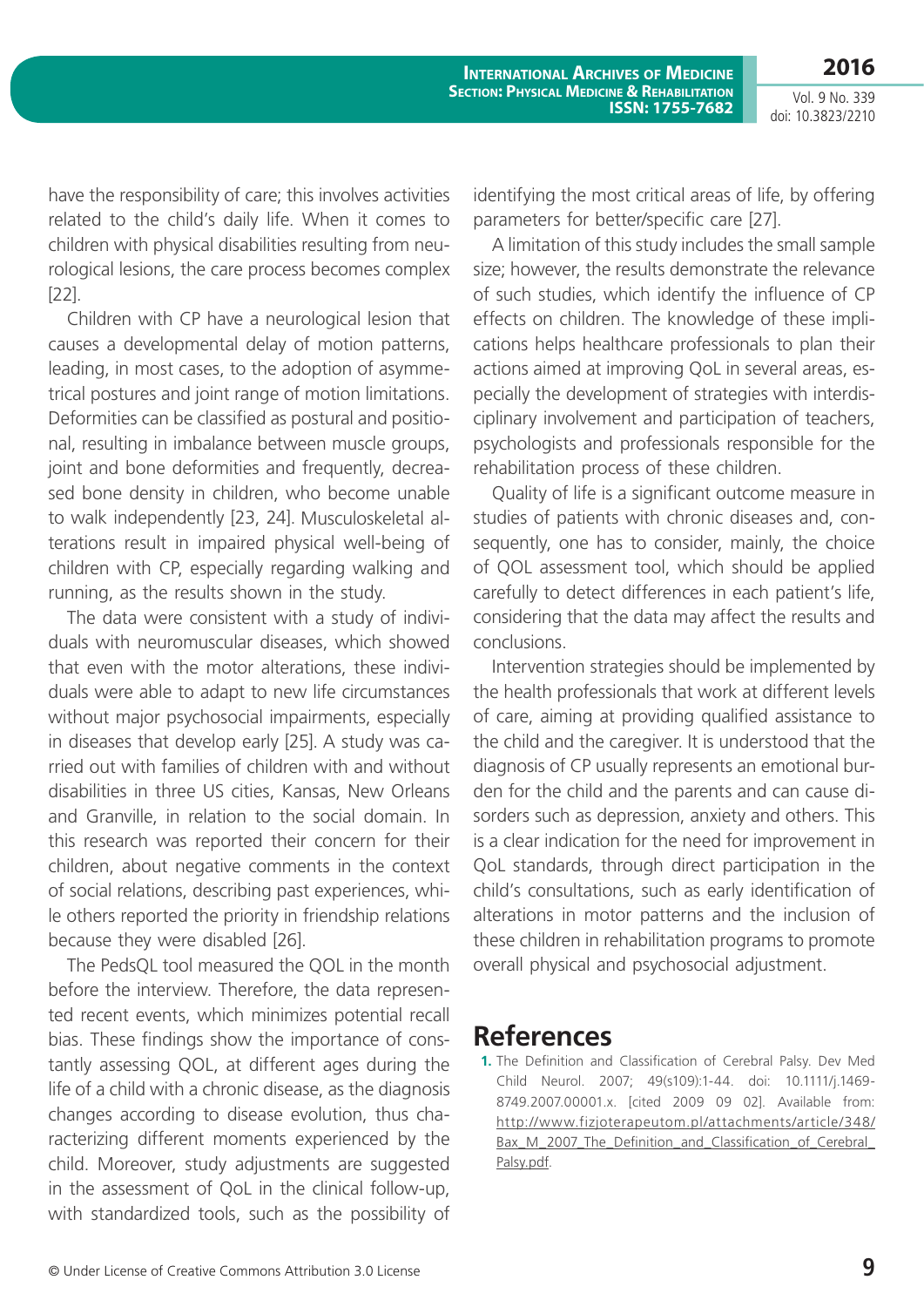- **2.** Rosenbaum P, Paneth N, Leviton A, Goldstein M, Bax M, Damiano D, Dan B, Jacobsson B. Dev Med Child Neurol Suppl. 2007 Feb;109:8-14. Erratum in: Dev Med Child Neurol. 2007 Jun; 49(6):480. [cited 2009 09 02]. Available from: [http://www.](http://www.ncbi.nlm.nih.gov/pubmed/17370477) [ncbi.nlm.nih.gov/pubmed/17370477.](http://www.ncbi.nlm.nih.gov/pubmed/17370477)
- **3.** Whoqol Group. The World Health Organization quality of life assessment (WHOQOL): position paper from the World Health Organization. Social Science and Medicine. v. 10, p. 1403-1409, 1995. [cited 2009 01 07]. Available from: [http://www.ncbi.nlm.](http://www.ncbi.nlm.nih.gov/pubmed/8560308) [nih.gov/pubmed/8560308.](http://www.ncbi.nlm.nih.gov/pubmed/8560308)
- **4.** Brasil, TB, Ferriani, VPL, Machado CSM. Health related quality of life survey about children and adolescents with juvenile idiopathic arthritis. J Pediatr (Rio J) 2003: 79(1):63-8. [cited 2010 08 02]. Available from: [http://www.scielo.br/scielo.](http://www.scielo.br/scielo.php?script=sci_arttext&pid=S0021-75572003000100011&lng=en&nrm=iso) [php?script=sci\\_arttext&pid=S0021-75572003000100011&lng=](http://www.scielo.br/scielo.php?script=sci_arttext&pid=S0021-75572003000100011&lng=en&nrm=iso) [en&nrm=iso.](http://www.scielo.br/scielo.php?script=sci_arttext&pid=S0021-75572003000100011&lng=en&nrm=iso)
- **5.** Prebianchi HB, Barbarini EH. Qualidade de vida infantil: limites e possibilidades das questões teórico-metodológicas. Psico-USF, 2009; 14(3):355-364. [cited 2009 07 02]. Available from: [http://www.scielo.br/scielo.php?script=sci\\_arttext&pid=S1413-](http://www.scielo.br/scielo.php?script=sci_arttext&pid=S1413-82712009000300011&lng=en&nrm=iso) [82712009000300011&lng=en&nrm=iso](http://www.scielo.br/scielo.php?script=sci_arttext&pid=S1413-82712009000300011&lng=en&nrm=iso).
- **6.** LS Poeta, MFS Duarte, ICB Giuliano. Qualidade de vida relacionada à saúde de crianças obesas. Rev Assoc Med Bras 2010; 56(2): 168-72. [cited 2010 09 04]. Available from: [http://www.scielo.br/scielo.php?script=sci\\_arttext&pid=S0104-](http://www.scielo.br/scielo.php?script=sci_arttext&pid=S0104-42302010000200014&lng=en&nrm=iso) [42302010000200014&lng=en&nrm=iso](http://www.scielo.br/scielo.php?script=sci_arttext&pid=S0104-42302010000200014&lng=en&nrm=iso).
- **7.** Brasil, Ministério da Saúde. Política Nacional de Promoção da Saúde. Vol 7. Brasília: Ministério da Saúde, 2006. Available from: [http://bvsms.saude.gov.br/bvs/publicacoes/politica\\_promocao\\_](http://bvsms.saude.gov.br/bvs/publicacoes/politica_promocao_saude.pdf) [saude.pdf](http://bvsms.saude.gov.br/bvs/publicacoes/politica_promocao_saude.pdf).
- **8.** Barbosa TS, Mialhe FL, Castilho ARF de, Gavião MBD. Qualidade de vida e saúde bucal em crianças e adolescentes: aspectos conceituais e metodológicos. Physis, 2010; 20 (1): 283-300. [cited 2010 10 06]. Available from: [http://www.scielo.br/scielo.](http://www.scielo.br/scielo.php?script=sci_arttext&pid=S0103-73312010000100015&lng=en&nrm=iso) [php?script=sci\\_arttext&pid=S0103-73312010000100015&lng=](http://www.scielo.br/scielo.php?script=sci_arttext&pid=S0103-73312010000100015&lng=en&nrm=iso) [en&nrm=iso.](http://www.scielo.br/scielo.php?script=sci_arttext&pid=S0103-73312010000100015&lng=en&nrm=iso)
- **9.** Varni JW, Seid M, Kurtin PS. The PedsQL 4.0: reliability and validity of the Pediatric Quality of Life Inventory Version 4.0 Generic Core Scales in healthy and patient populations. Med Care. 2001; 39(8):800-812. [cited 2010 08 02]. Available from: [http://www.ncbi.nlm.nih.gov/pubmed/11468499.](http://www.ncbi.nlm.nih.gov/pubmed/11468499)
- **10.** Klatchoian DA, Len CA, Terreri MTRA, Silva M, Itamoto C, Ciconelli RM. et al. Qualidade de vida de crianças e adolescentes de São Paulo: confiabilidade e validade da versão brasileira do questionário genérico Pediatric Quality of Life InventoryTM versão 4.0. J. Pediatr. 2008; 84(4):308-315. [cited 2010 08 02]. Available from: [http://www.ncbi.nlm.nih.gov/](http://www.ncbi.nlm.nih.gov/pubmed/11468499) [pubmed/11468499](http://www.ncbi.nlm.nih.gov/pubmed/11468499).
- **11.** Morales NMO, Silva, CHM, Frontarolli AC ; Araújo RRH, RangeL VO, Pinto RMC, Gomes DC . Psychometric properties of the initial Brazilian version of the CHQ-PF50 applied to the caregivers of children and adolescents with cerebral palsy. Quality of Life Research 2007; 16:437-444. [cited 2011 09 02]. Available from: [http://www.ncbi.nlm.nih.gov/pubmed/1733483.](http://www.ncbi.nlm.nih.gov/pubmed/1733483)
- **12.** Forman MA. The family of the child with brain injury. In: Braga, L.W. e Campos da Paz (Orgs). The child with Traumatic Brain Injury or Cerebral Palsy, London: Taylor e Francis Group, p. 217 - 227, 2006.
- **13.** Corbella MB. Estrés y afrontamiento en familias con hijos afectados de parálisis cerebral. Boletín de Noticias del Instituto Universitario de Integración en la Comunidad, 2002; 5(14): 1-15. [cited 2010 03 07]. Available from: [http://gredos.usal.es/jspui/](http://gredos.usal.es/jspui/handle/10366/115503) [handle/10366/115503.](http://gredos.usal.es/jspui/handle/10366/115503)
- **14.** Olawale OA, Deih AN, Yaadar RK. Psychological impact of cerebral palsy on families: The African perspective. Journal of Neurosciences in Rural Practice. 2013;4(2):159-163. [cited 2014 03 07]. Available from: [http://www.ncbi.nlm.nih.gov/](http://www.ncbi.nlm.nih.gov/pubmed/23914092) [pubmed/23914092.](http://www.ncbi.nlm.nih.gov/pubmed/23914092)
- **15.** Faria, JB, Seidl, EMF. Religiosidade e enfrentamento em contextos de saúde e doença: revisão da literatura. Psicologia: Reflexão e Crítica, 2005; 18(3), 381-389. [cited 2010 09 06]. Available from: [http://www.scielo.br/scielo.php?script=sci\\_](http://www.scielo.br/scielo.php?script=sci_arttext&pid=S0102-79722005000300012&lng=en&nrm=iso) [arttext&pid=S0102-79722005000300012&lng=en&nrm=iso](http://www.scielo.br/scielo.php?script=sci_arttext&pid=S0102-79722005000300012&lng=en&nrm=iso).
- **16.** Maltais DB, Wiart L, Fowler E, Verschuren O, Damiano DL. Health-related physical fitness for children with cerebral palsy. Journal of child neurology. 2014;29(8):1091-100. [cited 2015 10 06]. Available from: [http://www.ncbi.nlm.nih.gov/](http://www.ncbi.nlm.nih.gov/pubmed/24820339) [pubmed/24820339](http://www.ncbi.nlm.nih.gov/pubmed/24820339).
- **17.** Melo ELA, Valdés MTM. Evalución de la calidad de vida de los niños com distrofia muscular progressiva de Duchenne. Rev Neurol., 2007;45(2):81-87. [cited 2010 10 06]. Available from: [https://www.researchgate.net/publication/236759950\\_](https://www.researchgate.net/publication/236759950_Evaluacion_de_la_calidad_de_vida_de_ninos_con_distrofia_muscular_progresiva_de_Duchenne) [Evaluacion\\_de\\_la\\_calidad\\_de\\_vida\\_de\\_ninos\\_con\\_distrofia\\_](https://www.researchgate.net/publication/236759950_Evaluacion_de_la_calidad_de_vida_de_ninos_con_distrofia_muscular_progresiva_de_Duchenne) [muscular\\_progresiva\\_de\\_Duchenne.](https://www.researchgate.net/publication/236759950_Evaluacion_de_la_calidad_de_vida_de_ninos_con_distrofia_muscular_progresiva_de_Duchenne)
- **18.** Melo ELA, Valdés MTM, Bezerra MHO et. al. Qualidade de Vida na infância: aspectos conceituais e pragmáticos. Rev Tend Enferm Prof, 2009; 1(1): 43-6.
- **19.** Holanda ER, Collet N. Escolarização da criança hospitalizada sob a ótica da família. Texto & Contexto Enferm., 2012; 21( 1 ): 34-42. [cited 2013 09 06]. Available from: [http://www.scielo.br/scielo.](http://www.scielo.br/scielo.php?script=sci_arttext&pid=S0104-07072012000100004&lng=en&nrm=iso) [php?script=sci\\_arttext&pid=S0104-07072012000100004&lng](http://www.scielo.br/scielo.php?script=sci_arttext&pid=S0104-07072012000100004&lng=en&nrm=iso) [=en&nrm=iso](http://www.scielo.br/scielo.php?script=sci_arttext&pid=S0104-07072012000100004&lng=en&nrm=iso).